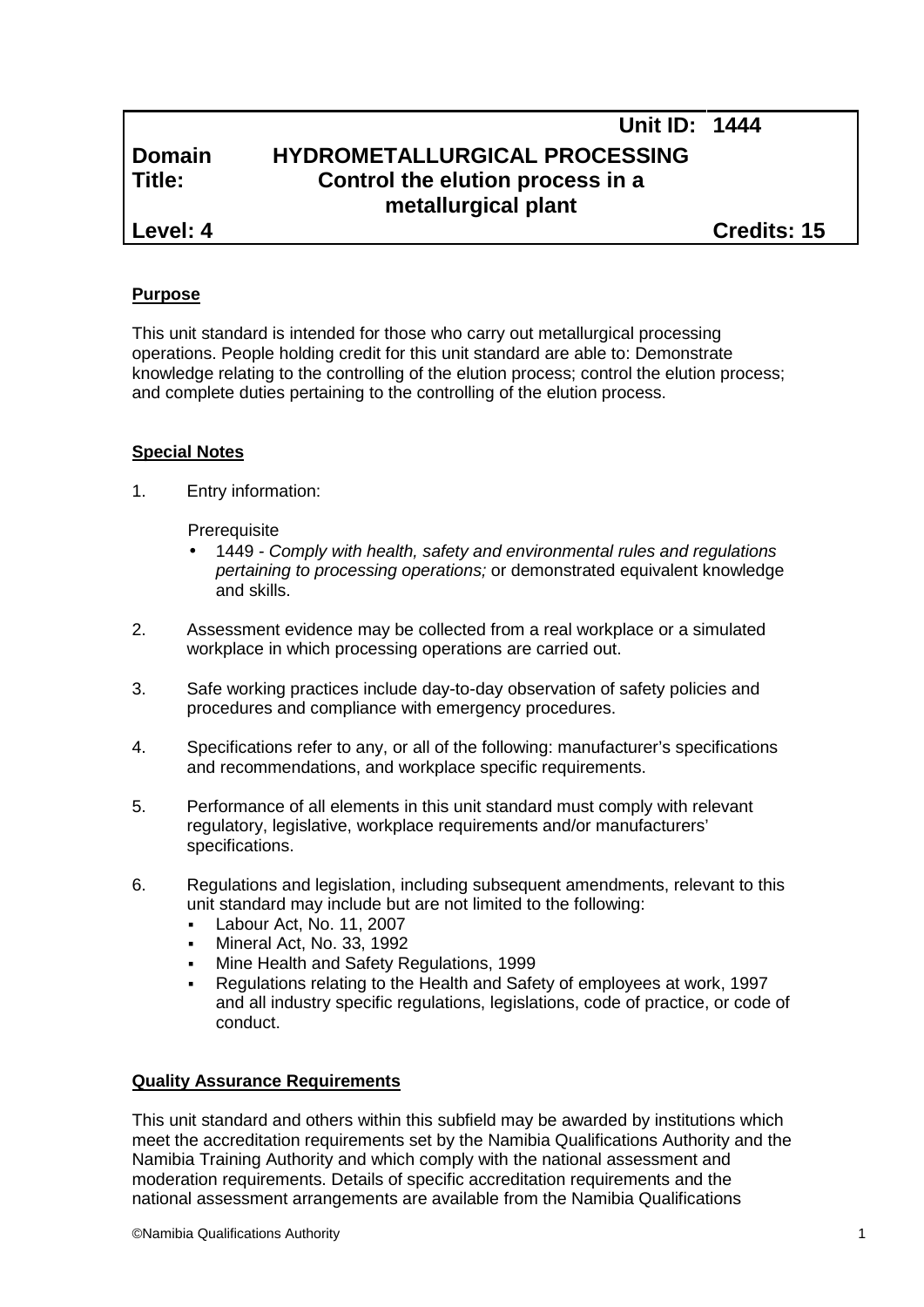Authority and the Namibia Training Authority. All approved unit standards, qualifications and national assessment arrangements are available on the Namibia Training Authority website www.nta.com.na.

## **Elements and Performance Criteria**

### **Element 1: Demonstrate knowledge relating to the controlling of the elution process**

#### **Performance Criteria**

- 1.1 The occupational safety and health and risk management requirements are explained.
- 1.2 The importance of controlling the elution process is described in terms of achieving specified production requirements.
- 1.3 The security requirements and emergency procedures pertaining to the elution process are explained.
- 1.4 The communication requirements pertaining to the elution process are described.
- 1.5 The process flow and interlock systems of the elution process are described in terms of operational requirements.
- 1.6 The operating procedures, parameters and control methods of the elution process are explained in terms of workplace and legislative requirements.
- 1.7 Corrective actions, in case of sub-standard conditions and problems be encountered, are described.

#### **Element 2: Control the elution process**

#### **Range**

Inspections include but are not limited to the availability of personal protective equipment and safety equipment; the availability and use of tools and equipment; the condition of safety devices and adherence to safety requirements; the availability and utilisation of process equipment and consumables; the present status of the process; potential hazards and risks; and potential security risks or breaches.

## **Performance Criteria**

- 2.1 Workplace hazards and associated risks towards self and others are identified, minimised or eliminated according to workplace procedures and legislative requirements.
- 2.2 The elution process system is inspected according to workplace procedures.
- 2.3 The elution process is monitored, controlled and optimised according to workplace procedures.